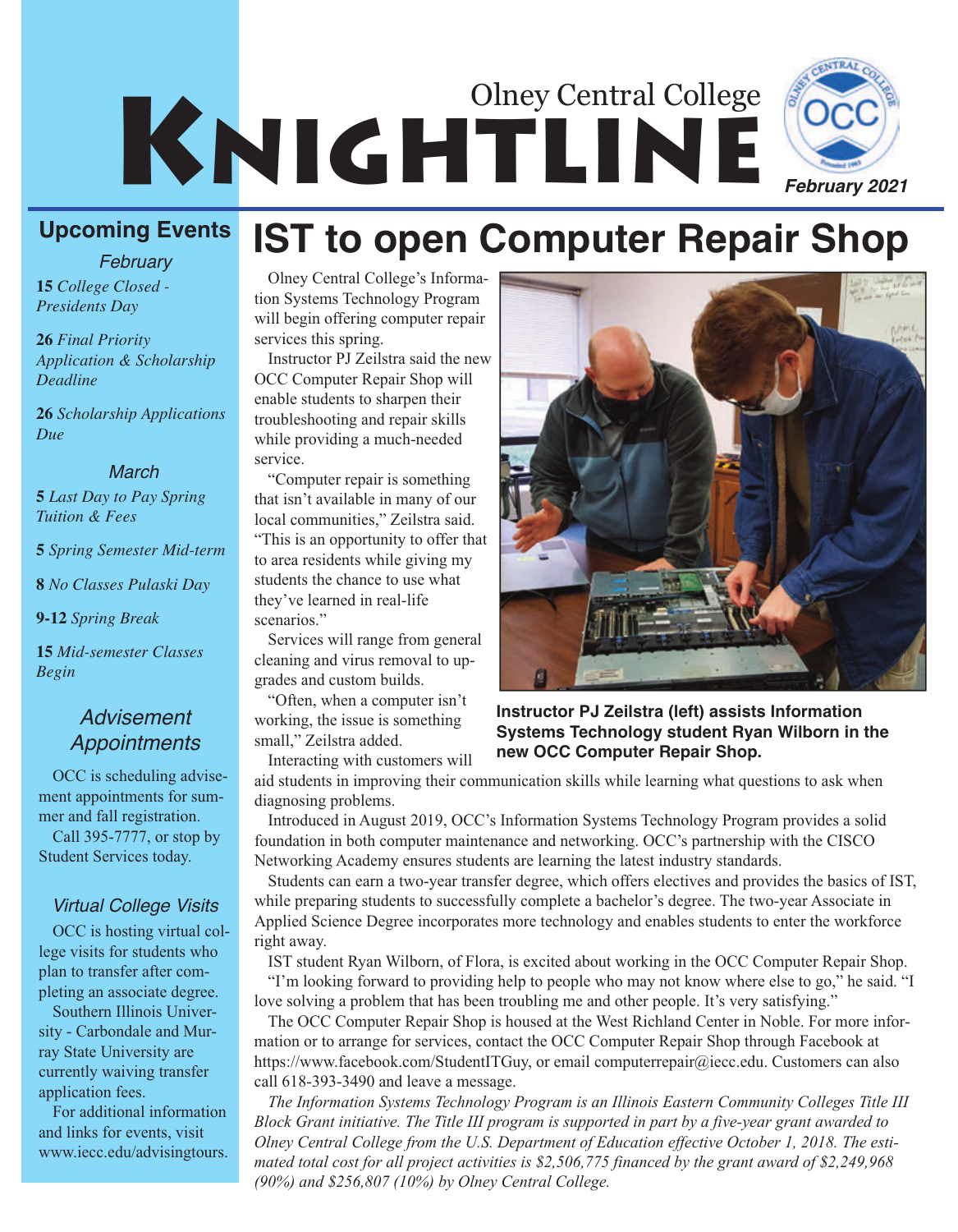## **Earn math credit in just 8 weeks starting March 15**

Did you drop a math class this semester or change your major and need to complete a math course?

Olney Central College is offering MTH 1103 Liberal Arts Math and MTH 1102 College Algebra as 8-week midsemester courses.

Both classes will be offered in a hybrid format. The hybrid format means that most of the homework and the exams for the courses will be online, while instruction will take place face to face.

Students should consult their advisors as they may need to take a placement exam.

Liberal Arts Math will meet from 8 to 9:15 a.m. on Tuesday and Thursday with Instructor Lisa Benson. This course meets the math requirement for graduation.

Benson also will teach an online course REM 0422 Math Literacy. This is a remedial math course, which prepares students to take either Liberal Arts Math or Introduction to Statistics.

The class would be ideal for anyone who wants to get a head start on their math for either summer or fall.

College Algebra will meet from 10 to 10:50 a.m. Monday through Thursday with Instructor Tammie Bohnhoff.

For more information or to register, call 395-7777. Classes start March 15.

# **Lock Vehicles**

Students utilizing the OCC parking lots are advised to keep their vehicles locked when unattended.



## **Mayhall honored for PTK service**

**Amie Mayhall has been recognized with the Phi Theta Kappa Five-Year Pin Award for her dedication as an advisor to OCC's PTK chapter.**

# **Students encouraged to join PTK**

OCC students, watch for your invitation to join Phi Theta Kappa, the international honor society for two-year colleges.

In order to qualify for membership, students must have

PHI 1

completed at least 12 credit hours, have a cumulative GPA of 3.5 or higher, and be seeking a degree. If you meet PTK eligibility, you will receive an email/letter inviting you to join.

Membership empowers you with a competitive edge including \$37 million in scholarship opportunities. The official seal of PTK will be placed on your college diploma and a notation of membership will appear on your college transcript. Personalized letters of recommendation for scholarships and employment are available.

PTK members receive recognition during a college induction ceremony and will wear Phi Theta Kappa commencement regalia during college graduation and other official ceremonies. Your name also will be published in Phi Theta Kappa's anthology, Nota Bene.

Free enrollment in CollegeFish.org, a transfer and college completion planning tool, is available for members.

PTK also provides opportunities to develop research and servant leadership skills by participating in Honors in Action programming in the local chapter. You also can become part of a network of nearly 3 million fellow scholars and servant leaders on more than 1,285 campuses worldwide.

Members also are entitled to special benefits, financial offers and member discount offers from Phi Theta Kappa Corporate Partners such as GEICO and Bank of America.

For more information about PTK, contact Advisor Amie Mayhall at mayhalla@iecc.edu.

# **Cast announced for 'Smokey Joe's Café'**

Cast members have been announced for the Olney Central College Theater's production of "Smokey Joe's Café."

They include Dylan Reed, Keegan Tucker, Derek Mason, Andrew Flynn, Warren Weitkamp, Summer Culpepper, Sophia

Ranes, Ashlie Zwilling and Jessica McDonald.

"Smokey Joe's Café" features the familiar songs of Jerry Leiber and Mike Stoller in a musical revue. Performance dates will be announced soon.